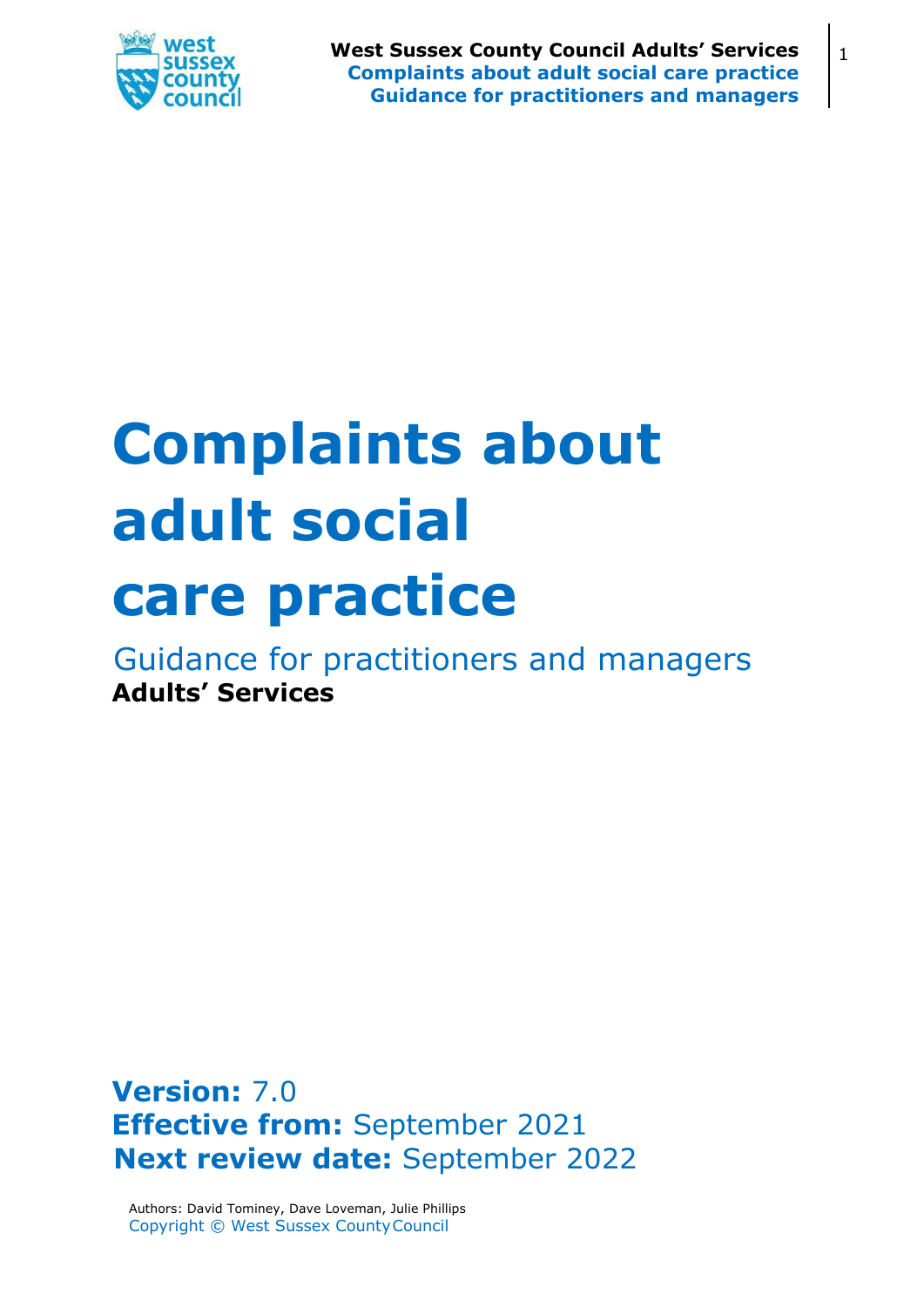

## <span id="page-1-0"></span>**Document details**

| <b>Prepared by:</b> | West Sussex County Council Adults' Services                                            |  |  |
|---------------------|----------------------------------------------------------------------------------------|--|--|
| <b>Project:</b>     | Complaints procedure and guidance                                                      |  |  |
| <b>Version:</b>     | 7.0                                                                                    |  |  |
| <b>Issue date:</b>  | November 2021                                                                          |  |  |
| <b>Owner:</b>       | Executive Director of Adults' Services                                                 |  |  |
| <b>Authors:</b>     | David Tominey, Complaints Manager; Dave Loveman,<br><b>Customer Relations Manager.</b> |  |  |
| <b>Status:</b>      | Updated                                                                                |  |  |
| Signed off by:      | Julie Phillips Assistant Director (Safeguarding, Planning,<br>Performance)             |  |  |
| Sign-off date:      | October 2021                                                                           |  |  |

## <span id="page-1-1"></span>**Document history**

| Version | Date              | Author(s)                                               | <b>Details</b>                                                                                                                    |
|---------|-------------------|---------------------------------------------------------|-----------------------------------------------------------------------------------------------------------------------------------|
| 4.0     | Nov 2009          | Dave<br>Loveman                                         |                                                                                                                                   |
| 5.0     | Dec 2013 -        | Dave<br>Loveman,                                        | General revision and updating.                                                                                                    |
|         | March 2014        | Cathy<br>Craggs, Greg<br>Slay                           |                                                                                                                                   |
| 6.0     | March 2018        | David<br>Tominey,<br>Greg Slay                          | General revision and updating.                                                                                                    |
| 6.1     | Nov 2019          | David<br>Tominey,<br>Dave<br>Loveman                    | General review and minor revision                                                                                                 |
| 6.2     | November<br>2020  | lHeather.<br>Ramiz                                      | Changes to formatting to comply with the international<br>standard Web Content Accessibility Guidelines 2.1 (WCAG)<br>– Level AA. |
| 7.0     | September<br>2021 | David<br>Tominey,<br>Dave<br>Loveman,<br>Julie Phillips | General review and process changes. Minor revision to<br>flowchart in Appendix 2                                                  |

# <span id="page-1-2"></span>**Feedback**

We welcome feedback about our policies, procedures and practice guidance. If you have any comments about this document please E-mail: [as.webpage.requests@westsussex.gov.uk](mailto:as.webpage.requests@westsussex.gov.uk)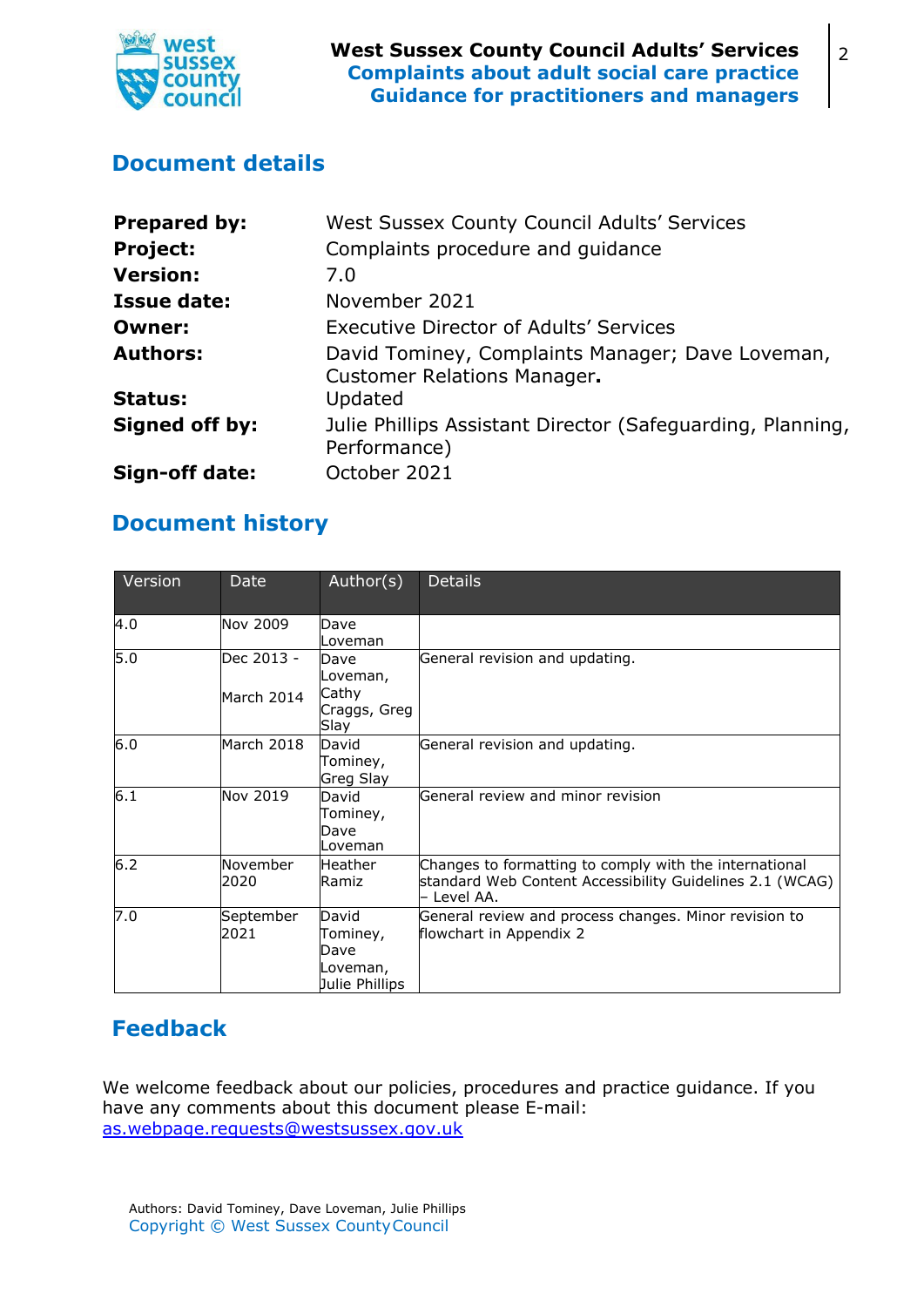

# **Contents**

| What the law says and what this means for Adults' Services 4<br>$\mathbf 1$ |
|-----------------------------------------------------------------------------|
| 2.                                                                          |
| When can/should people make complaints about Adults' Services?  5           |
|                                                                             |
|                                                                             |
|                                                                             |
| 3.                                                                          |
| The timescales for responding to complaints are regularly monitored and     |
| 4.                                                                          |
|                                                                             |
| Customer Relations Team, West Sussex County Council  11                     |
|                                                                             |
|                                                                             |
|                                                                             |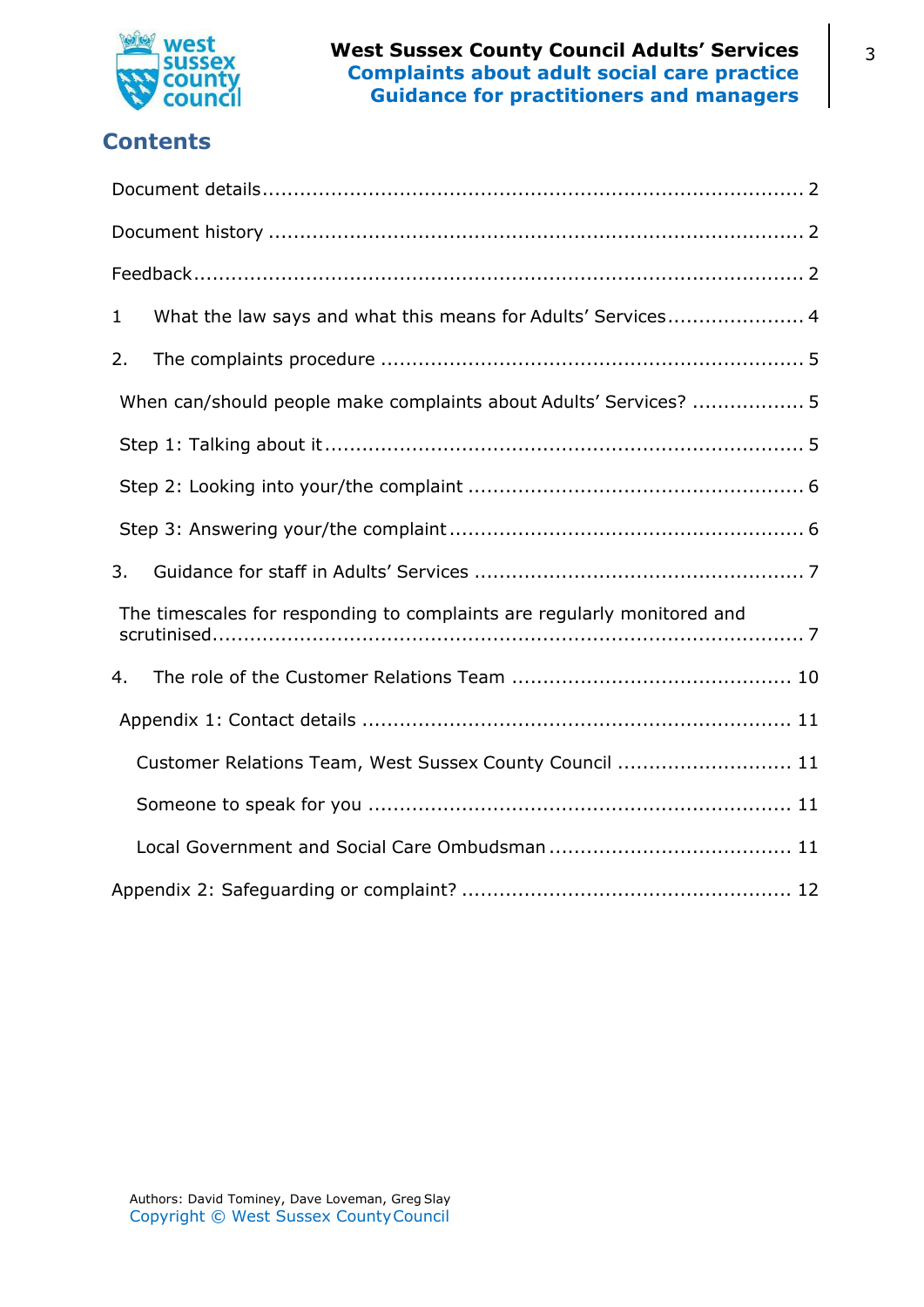

## <span id="page-3-0"></span>**1 What the law says and what this means for Adults' Services**

- 1.1 The need for a complaints procedure for Adults' Services is laid down in statute. The Regulations can be found in the Local Authority Social Services and National Health Service Complaints (England) Regulations 2009. These Regulations cover both local government and the NHS and came into force in February 2009.
- 1.2 This Adults' Services complaints guidance has twin aims, in line with the overarching approach to personalisation adopted by Adults' Services and the corporate, customer-focused, approach of the West Sussex County Council as a whole. These aims are:
	- *'To resolve complaints more effectively by responding more personally, and positively, to individuals who are unhappy.'*
	- *'To ensure that opportunities for services to learn, and improve, are not lost.'*
- 1.3 To achieve the first of these aims, Adults' Services will make every effort to ensure that:
	- All complaints are dealt with promptly and efficiently and as close to the 'front-line' as possible;
	- Customers are always asked what they think needs to happen to resolve a complaint (the 'desired outcome');
	- Complaints are dealt with flexibly, with the aim of achieving the desired outcome if that is possible within our policies, procedures and eligibility criteria - and in line with our corporate principles of fairness and treating people as individuals;
	- Staff who discover that a customer has a problem will try to solve that problem personally and immediately – and if they cannot, will take all the details and pass those details on to someone - such as a team manager - who can deal with it;
	- If a complaint cannot be resolved immediately an Individual Complaints Action Plan will be drawn up: this will be shared with the complainant, who will be invited to comment on it;
	- Timescales for dealing with complaints will be kept as short as realistically possible and complainants will be kept informed of progress if the timescales cannot be met;
	- If the person responsible for dealing with the complaint cannot agree the desired outcome, he/she will check with senior managers first before making a decision - as well as consider alternatives for resolution; and
	- All complainants will be offered an opportunity to discuss the outcomeof their complaint.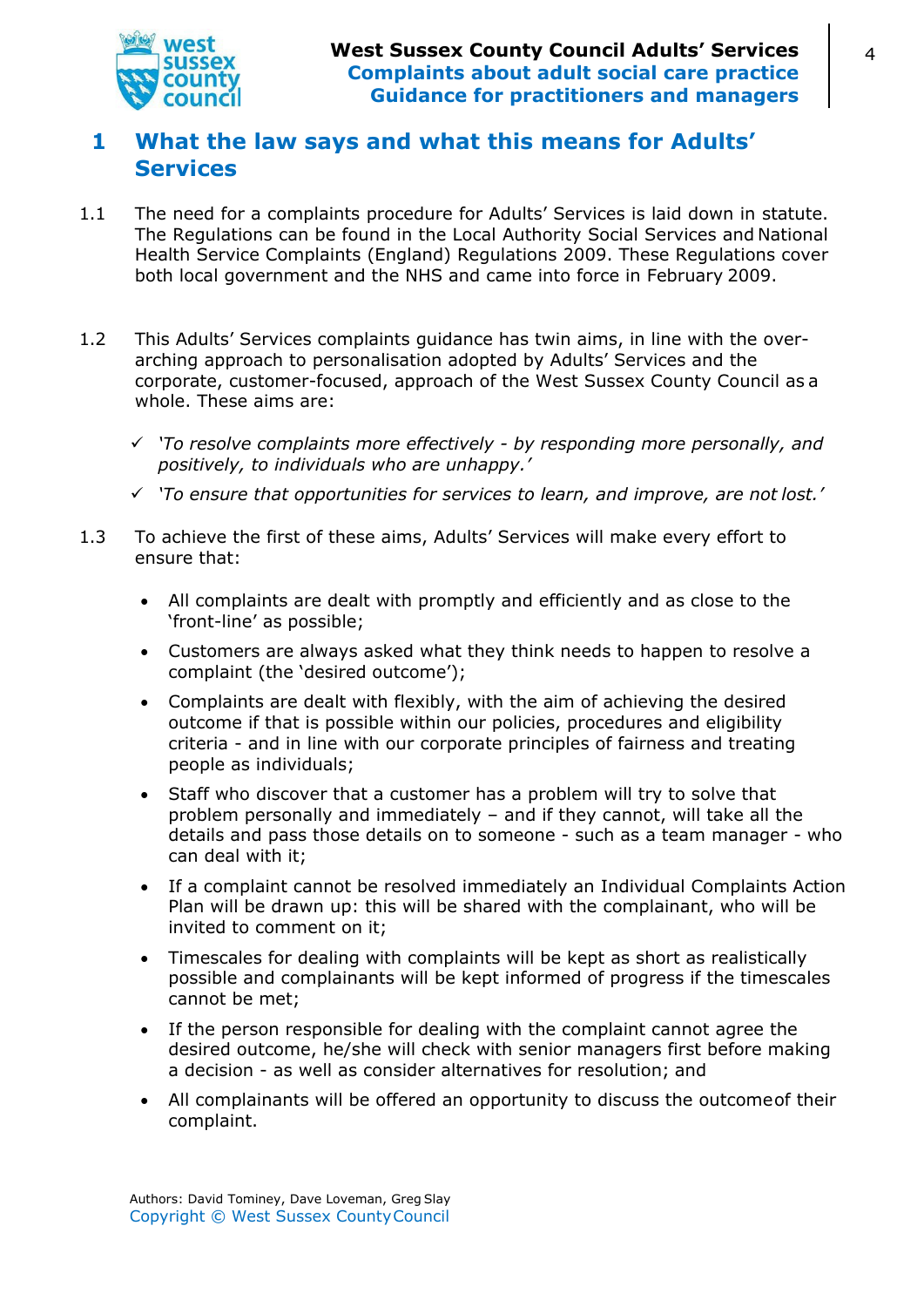

- 1.4 To achieve the second aim, Adults' Services will ensure that:
	- Every complaint is scrutinised so that we really understand what went wrong and how we can do better next time;
	- The lessons from complaints will be discussed at senior management level through, for example, local management groups and quality assurance briefings;
	- All complaints that cannot be resolved immediately will be recorded;
	- Complaint records will periodically be analysed and common themes will be discussed at senior management level;
	- Senior managers will make decisions about how service improvements can and should be made; and
	- Service improvement decisions relating to complaints will be followed through and monitored to make sure they are properly implemented.

# <span id="page-4-1"></span><span id="page-4-0"></span>**2. The complaints procedure**

#### **When can/should people make complaints about Adults' Services?**

Whenever a customer or a carer has a problem with Adults' Services, we want to hear about it. Sometimes Adults' Services will treat that problem as a complaint and use this procedure. On other occasions a different way to resolve things may be needed, such as using the adult safeguarding procedures, or the complaints procedure may be ruled out, for instance if the matter has been, or will be, dealt with in court.

Whatever way a problem is to be dealt with, complainants will be given a full explanation of what's happening and why.

- 2.1 We welcome complaints as a way to improve services for individuals and for all customers. To support this, our complaints procedure is made up of three simple steps:
	- $\checkmark$  Talking about the complaint;
	- $\checkmark$  Looking into the complaint; and
	- $\checkmark$  Answering the complaint'.

#### **Step 1: Talking about it**

- <span id="page-4-2"></span>2.2 The best way for customers and carers to get something sorted out is to talk or write to the person they dealt with originally in Adults' Services.
- 2.3 If the matter cannot be sorted out immediately, or they would prefer not to contact that member of staff or their line manager, customers and carers should be invited to contact the Customer Relations Team.
- 2.4 The Customer Relations Team will check exactly what the problem is and what the complainant would like done to put it right. This is called the 'desired outcome'. If either of these is not clear, the Customer Relations Team will attempt to clarify before passing the complaint to the relevant manager(s).

Authors: David Tominey, Dave Loveman, Greg Slay Copyright © West Sussex CountyCouncil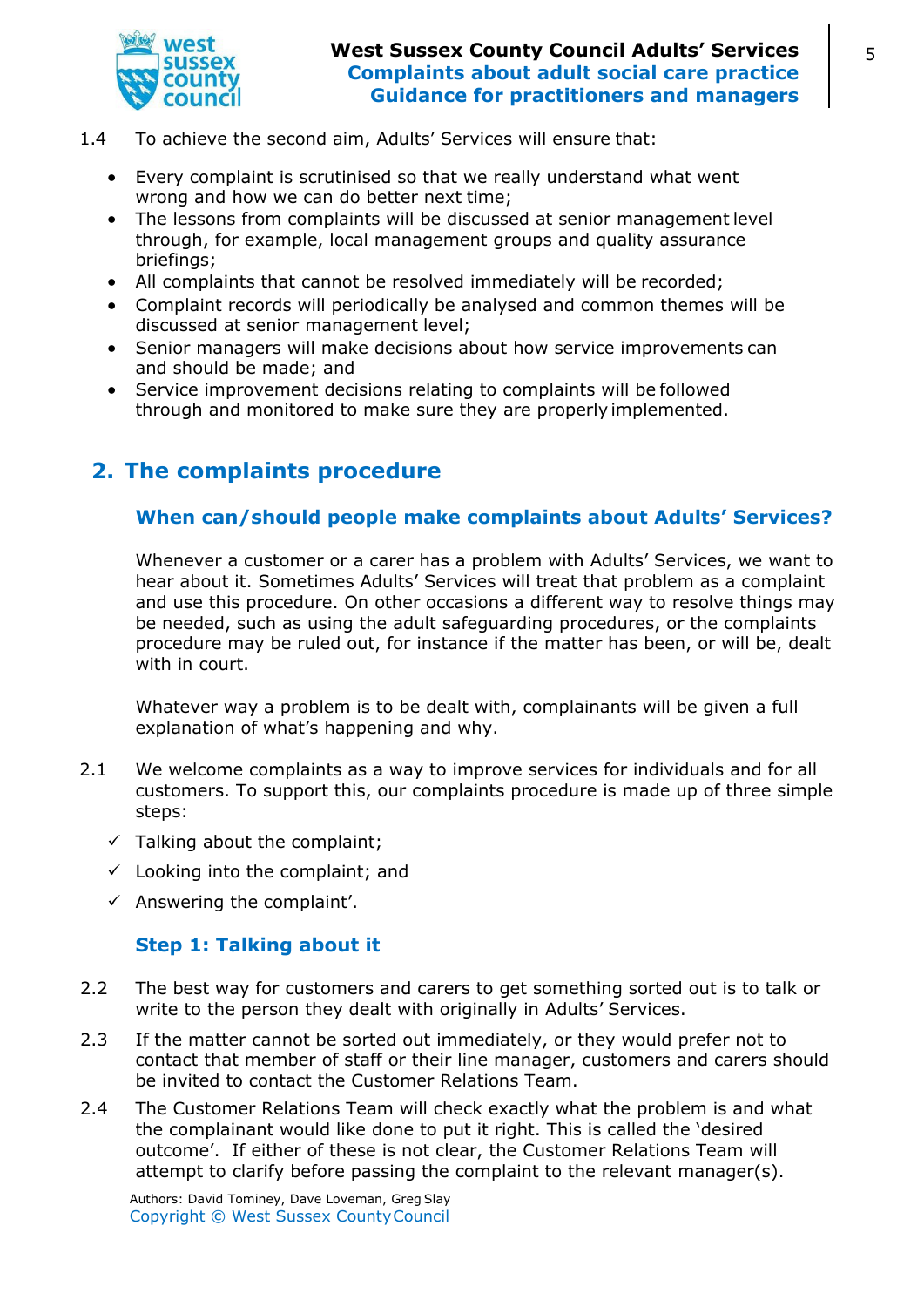

2.5 By the end of the next working day, the relevant manager(s) will attempt early resolution by considering whether they can immediately offer the desired outcome, if it is possible within the context of policies, procedures and eligibility criteria, and where such an outcome is both fair and legal. If they are able to offer early resolution, the relevant manager will inform the complainant and the complaint will be closed. If the problem can't be sorted out straightaway, Step 2 will be instituted.

#### **Step 2: Looking into your/the complaint**

<span id="page-5-0"></span>2.6 If early resolution has not been possible, the complainant will be sent a letter explaining what will happen next and how long this will be expected to take. This is the Individual Complaints Action Plan referred to above and this will be prepared by the manager in Adults' Services who is responsible for the service that is the subject of the complaint.

#### **Step 3: Answering your/the complaint**

- <span id="page-5-1"></span>2.7 After the complainant has received the Individual Complaints Action Plan the steps listed in the plan to look into the complaint will need to be carried out. The evidence gathered by Adults' Services will be reported back to the complainant in a formal response letter, together with an explanation of what it is possible to do about the things asked of the county council to resolve the problem.
- 2.8 If a complainant is happy with this, then Adults' Services will formally agree that the specific problem has been resolved.
- 2.9 If a complainant remains dissatisfied, the complaint and the formal response to it, will be reviewed by a senior manager. The findings of that review will be reported back to the complainant in a formal final response letter.
- 2.10 If it is not possible to settle things to the complainant's satisfaction, the complainant has recourse to the Local Government and Social Care Ombudsman to review the way Adults' Services has dealt with the complaint. The Ombudsman is responsible for making sure that councils deliver their services properly, fairly and within the law. There is further information on the work of the Ombudsman in Appendix 1 of this guidance.
- 2.11 Sometimes people may decide to have someone else deal with the complaint on their behalf, or that that they would like to deal with it themselves but with some help and assistance to do so. If this person is not already known to the council as a representative of a customer, we will check with the customer that they are aware of the complaint and that they agree with it.
- 2.12 People who do not have anyone to support them may be able to get someone from an external organisation to help. These people are called advocates and there are a number of organisations who might help.
- 2.13 Information and advice about advocacy services available in West Sussex is available on the County Council's website (visit: [www.westsussex.gov.uk](https://www.westsussex.gov.uk/) and type 'Advocacy for adults' in the search engine).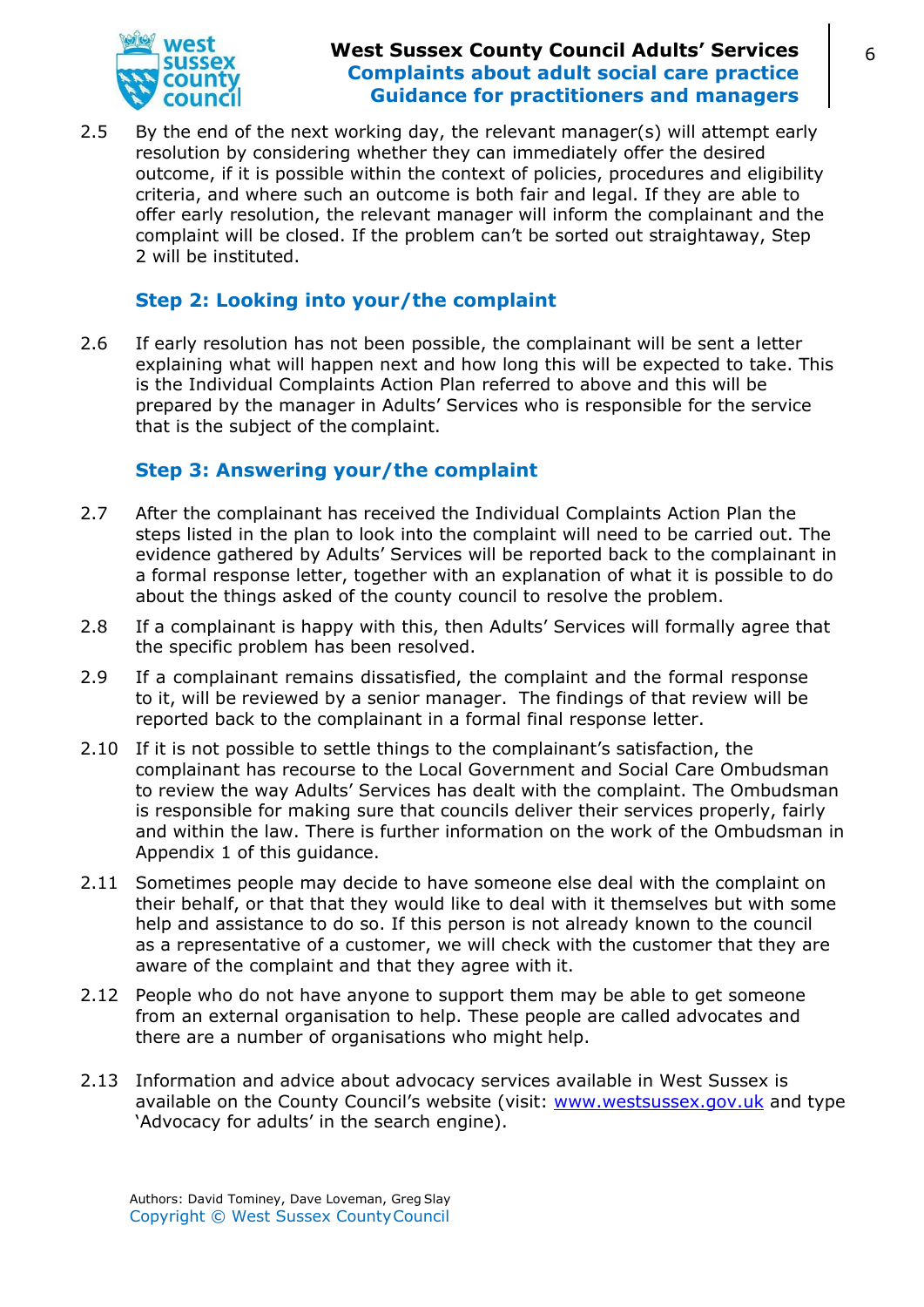

## <span id="page-6-0"></span>**3. Guidance for staff in Adults' Services**

- 3.1 The emphasis in the complaints procedure is on Adults' Services needing to resolve complaints as quickly and satisfactorily as possible. We need to be aware of our adult safeguarding responsibility as well. So, if someone brings a problem to your attention, ask yourself if there are safeguarding issues. If there are, you must implement the safeguarding procedures before you do anything else and you should refer the complaint on to your line manager. If there are no safeguarding issues, then deal with the complaint as below.
- 3.2 Because most of our work in Adults' Services is involved with supporting people to resolve issues for themselves as far as practicable, staff will often hear about a lot of things that are not going as well as our customers or carers would like. Most of these are not recorded as complaints. HM Government Regulations on complaints say that 'if a complaint is made orally and a way forward can be agreed with the client by the end of the next working day' this is 'day-to-day business.' The only recording necessary is on the person's case record on Mosaic. A letter or email to confirm that particular case record entry is a useful way of ensuring that the person who raised the issue also has a record of their interaction with Adults' Services in the matter.

#### <span id="page-6-1"></span>**The timescales for responding to complaints are regularly monitored and scrutinised.**

West Sussex County Council has set a target of responding to all complaints about Adults' Services within 20 working days (one calendar month).

Individual Complaints Action Plans should only give a timescale of over 20 days in extremely unusual circumstances – and provide an explanation of why this is necessary in the Plan itself.

- 3.3 If the complaint has been received in writing (letter or email), or something needs to be done which will take a little longer, then this will be defined as a complaint, and will need to be dealt with and recorded as follows:
	- Your first reaction should be to try to solve the problem. If you cannot, do not tell the person that they need to contact someone else. Instead, you should take as many details as you can, and ask the person what they think needs to be done to put it right (their 'desired outcome'). Explain that you will have to put this in the hands of the person who needs to deal with it. If you can identify that person there and then (possibly your line manager), give their name to the complainant, making it clear that you will contact that person and give them all the details. If you need to go away and find out who should deal with it, explain this and give the person a time by which you will have found out and called them to let them know who it is. If in doubt, contact the Customer Relations Team, who will give you advice about who can deal with the problem.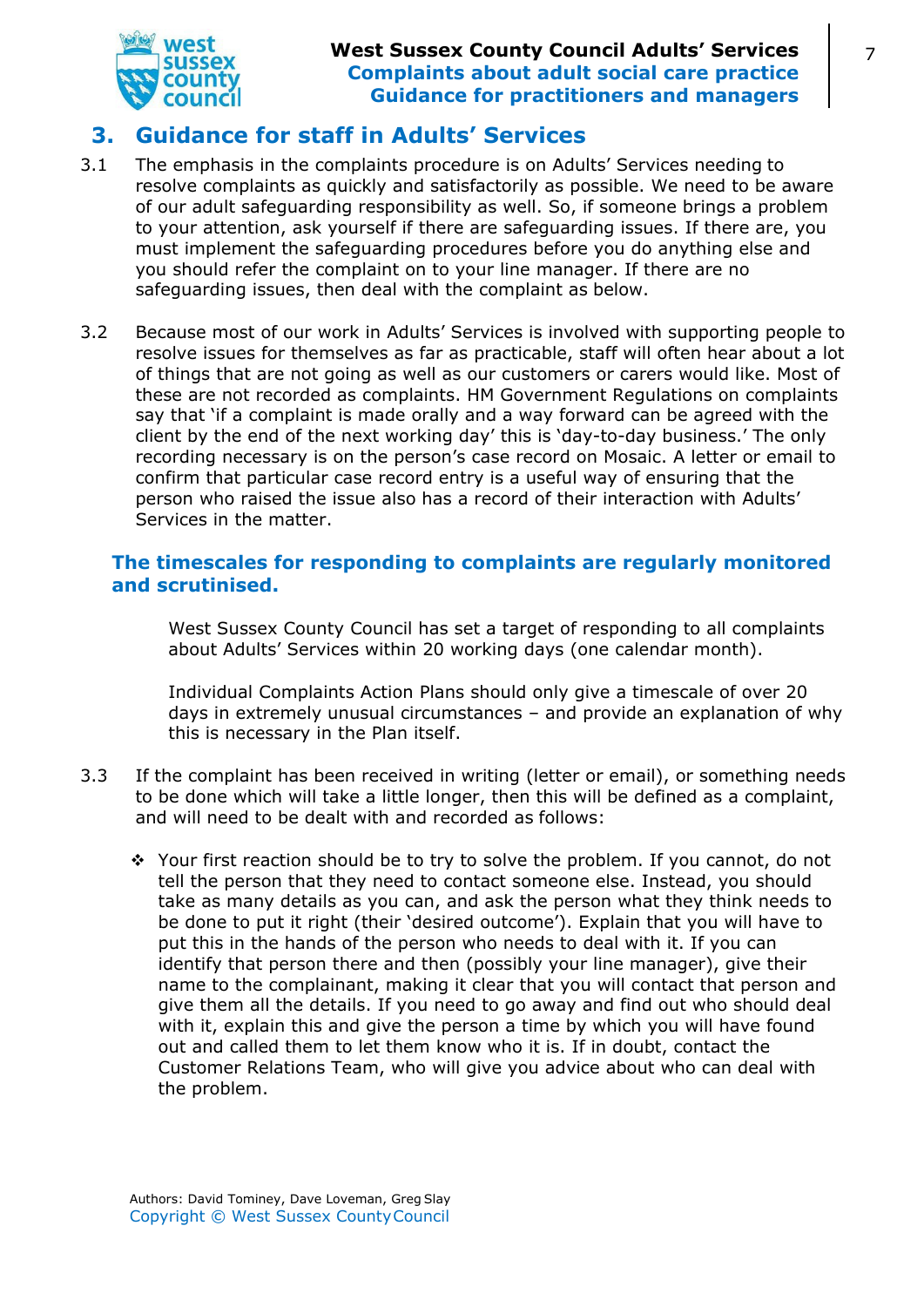

- Pass the details of the complaint to the person who needs to deal with it (usually your line manager, but possibly a manager in another area/team) and inform the complainant that you have done so.
- \* The 'Responding Manager' should then follow these steps:
	- $\checkmark$  As a minimum, the Mosaic record should include the fact that there has been a complaint and (when the process has been completed) how it has been resolved;
	- $\checkmark$  Copy the details of the complaint and contact details of the complainant (and customer if different) to the Customer Relations Team. The Customer Relations Team will record and monitor the progress of the complaint;
	- The complaint must be **acknowledged within three working days** of being received by West Sussex County Council – irrespective of where in the Council it was received. This is a legal requirement. The council's database will automatically issue an acknowledgement by email, or if there is no email address, the Customer Relations Team will arrange for a letter to be issued;
	- $\checkmark$  Work out what you need to do to decide whether you can offer the complainant their desired outcome. Are there any West Sussex County Council procedures that need to be considered (for example: self-directed support appeals, disciplinary procedures, grievance)? Remember to consider a face-to-face meeting;
	- $\checkmark$  If you can offer the desired outcome straight away, contact the customer and confirm this with them;
	- $\checkmark$  If it is not possible to resolve the matter straight away, you must record your proposed plan for considering the complaint in a letter to the complainant along with your understanding of the complaint and of the desired outcome. This letter is called the Individual Complaints Action Plan (ICAP). Include the shortest possible, but realistic, timescale by which you will be able to give your decision.
	- The letter about the 'Individual Complaints Action Plan' **must** be sent within five working days of the acknowledgment;
	- $\checkmark$  Carry out the steps listed in the ICAP. If you are likely to miss the timescale set out in the ICAP, you must inform the complainant and the Customer Relations Team of the reasons for the delay and the new timescale for completion;
	- $\checkmark$  Decide whether you can meet the complainant's desired outcome. Remember the aim is to give the person their desired outcome if that can be managed within our policies, procedures and eligibility criteria. If you cannot meet the desired outcome, inform your line manager in case they wish to review the decision - and consider what alternative outcome you can offer;
	- $\checkmark$  Inform the complainant about whether you are able to meet their desired outcome or not and, if not, whether you have an alternative to offer. If you do this verbally, follow up with a letter or email confirming your response.
	- $\checkmark$  If you reach the point where the complainant remains dissatisfied but you have nothing further to offer, and having consulted with your manager, a senior manager should review the position and issue a 'final response letter';
	- $\checkmark$  Record the resolution decisions in the person's case record on Mosaic.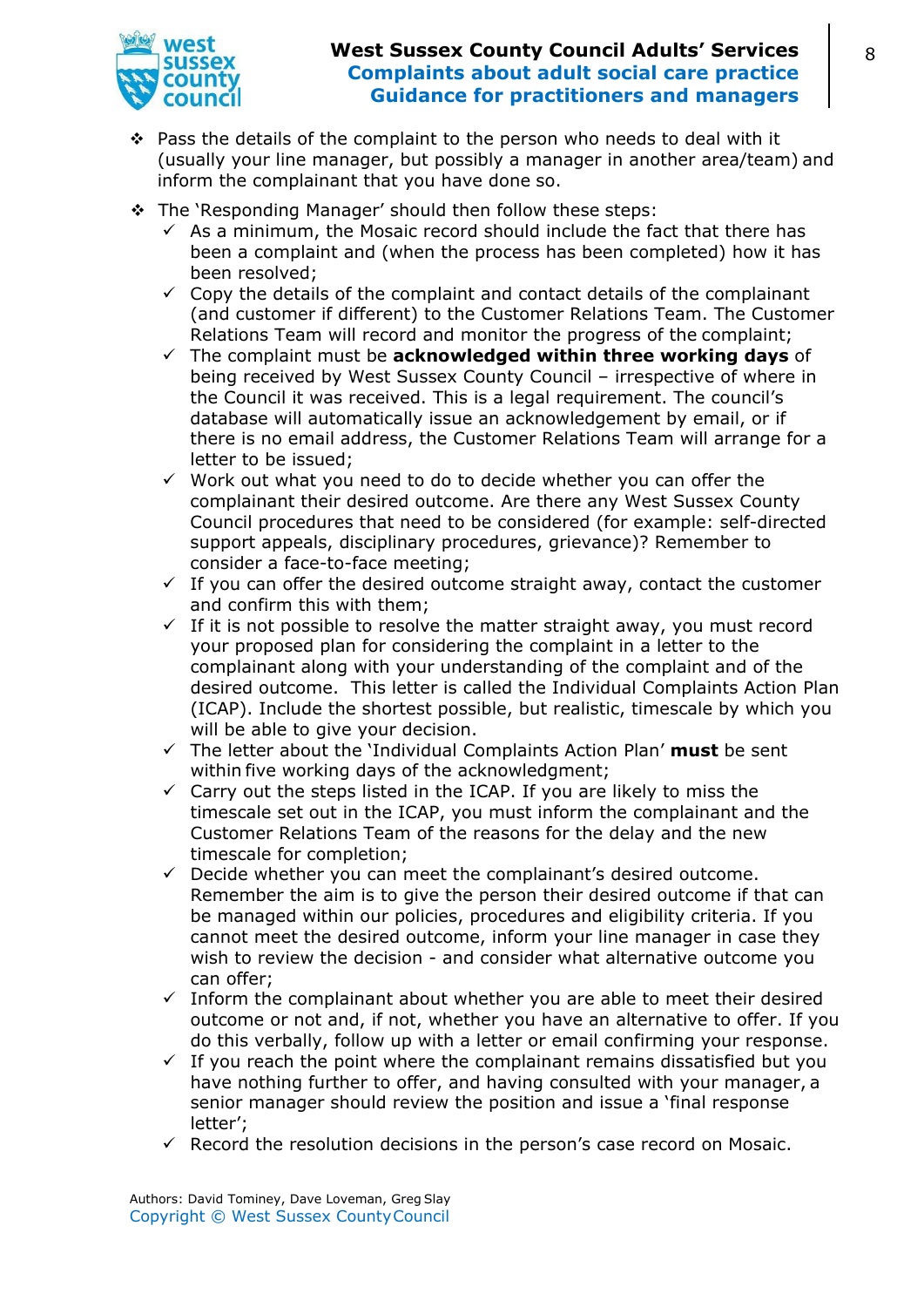

- $\checkmark$  If the complainant refuses to accept this decision and continues to make contact, discuss with the Customer Relations Team who will consider taking action under the County Council's 'Procedure and Guidance on Handling [Unacceptable Behaviour and Unreasonably Persistent Complainants';](https://www.westsussex.gov.uk/media/11493/pro_guide_handling_comps_un_behaviour.pdf)
- <span id="page-8-0"></span> $\checkmark$  If a complaint is upheld, or upheld in part, the Customer Relations Team will lead on what can be learned from the complaint and any agreed actions.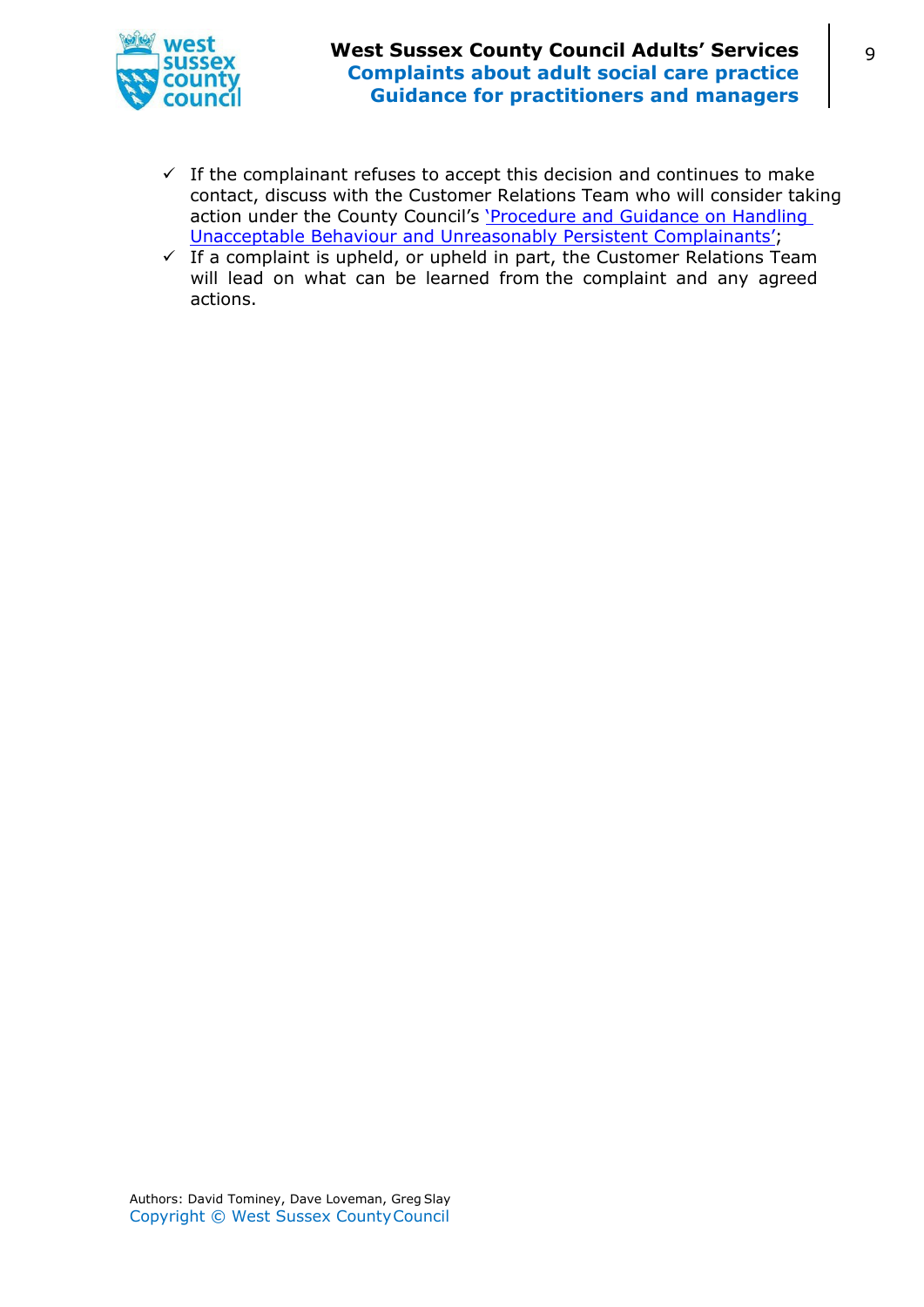

## **4. The role of the Customer Relations Team**

- 4.1 The Customer Relations Team is the County Council's central team dealing with customer feedback (compliments, comments or complaints).
- 4.2 The Customer Relations Team records all customer feedback centrally, reports regularly to senior managers on types and quantity of feedback, and takes learning points to senior management meetings and relevant quality assurance meetings for discussion. It also reports to elected Members on an annual basis.
- 4.3 Just as important, the Customer Relations Team has a support role for staff dealing with complaints. The Customer Relations Team designs templates for use by staff, writes and reviews the complaints procedure, and offers advice on both procedure and possible ways forward.
- 4.4 The Customer Relations Team will not give operational advice or write the Individual Complaints Action Plan or other letters – although it can be consulted for support in the drafting of letters and the understanding of this guidance.
- 4.5 'Infreemation' is the council's system that digitalises and automates the logging, processing, responding, collecting data, and reporting of compliments and complaints – as well as a number of other public-facing activities across the County Council. Guidance documents for staff are available on Sharepoint sites and support in using the system is available for the Customer Relations Team.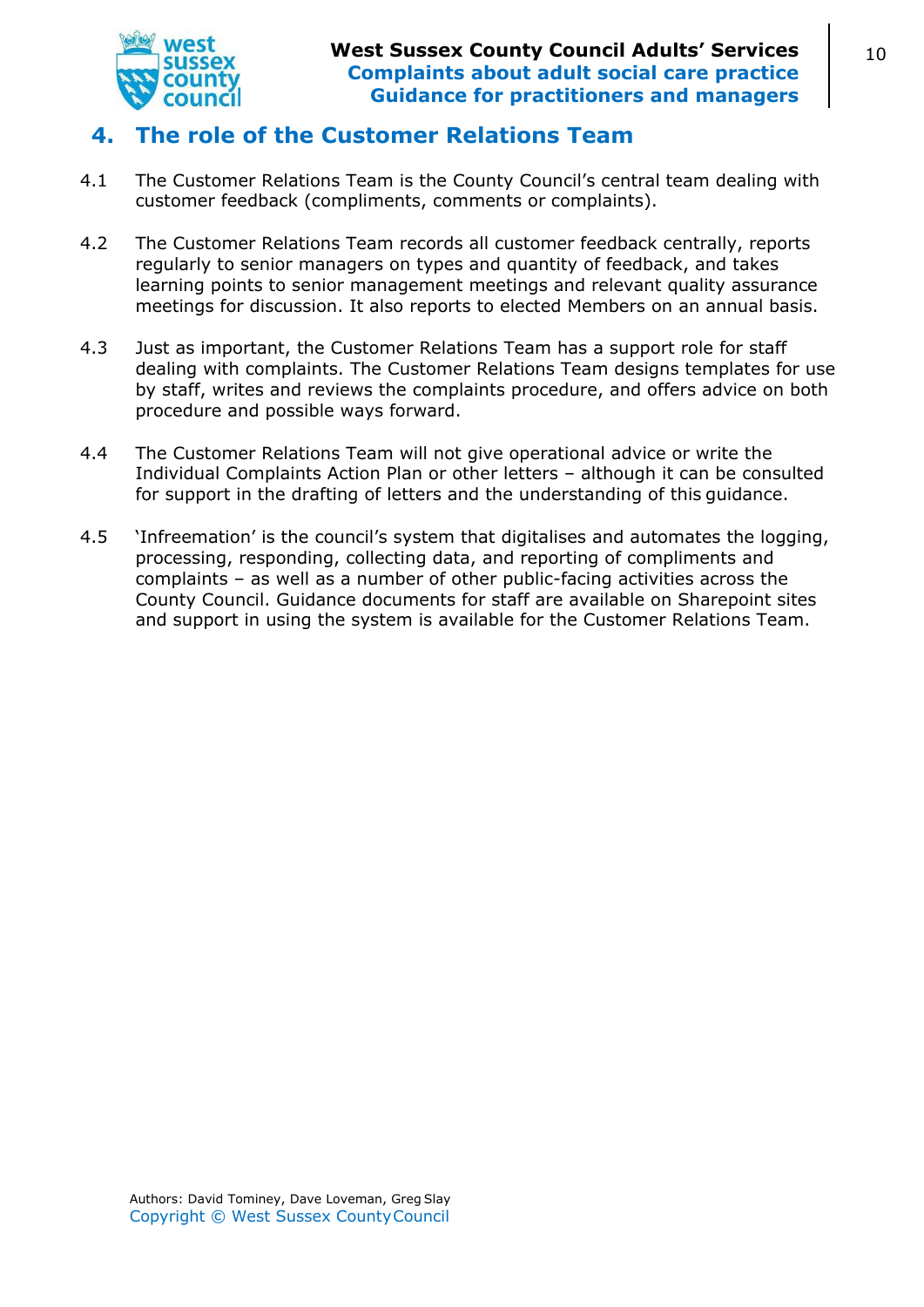

### <span id="page-10-0"></span>**Appendix 1: Contact details**

#### <span id="page-10-1"></span>**Customer Relations Team, West Sussex County Council**

County Hall West Street Chichester PO19 1RQ Telephone: 033 022 28222 or 01243 777100 and ask for the Customer Relations Team Textphone for people with hearing impairments: 18001 01243 777100 and ask for the Customer Relations Team Email: [feedback@westsussex.gov.uk](mailto:feedback@westsussex.gov.uk)

#### <span id="page-10-2"></span>**Someone to speak for you**

Information about statutory and non-statutory advocacy services in West Sussex is available on the County Council's website (visit: [www.westsussex.gov.uk and t](http://www.westsussex.gov.ukand/)ype 'Advocacy for adults' in the search engine). You can also use this same website to search for information about social care publications. If you need a printed copy of one of our publications, please contact Adults' CarePoint by calling 01243 642121

#### <span id="page-10-3"></span>**Local Government and Social Care Ombudsman**

Website: www.lgo.org.uk Email: via website form - [www.lgo.org.uk/making-a-complaint](http://www.lgo.org.uk/making-a-complaint) Text: 'call back' to 0762 481 1595 Telephone: 0300 061 0614\*

\*Lines are open Monday to Friday from 10am to 4pm (except public holidays)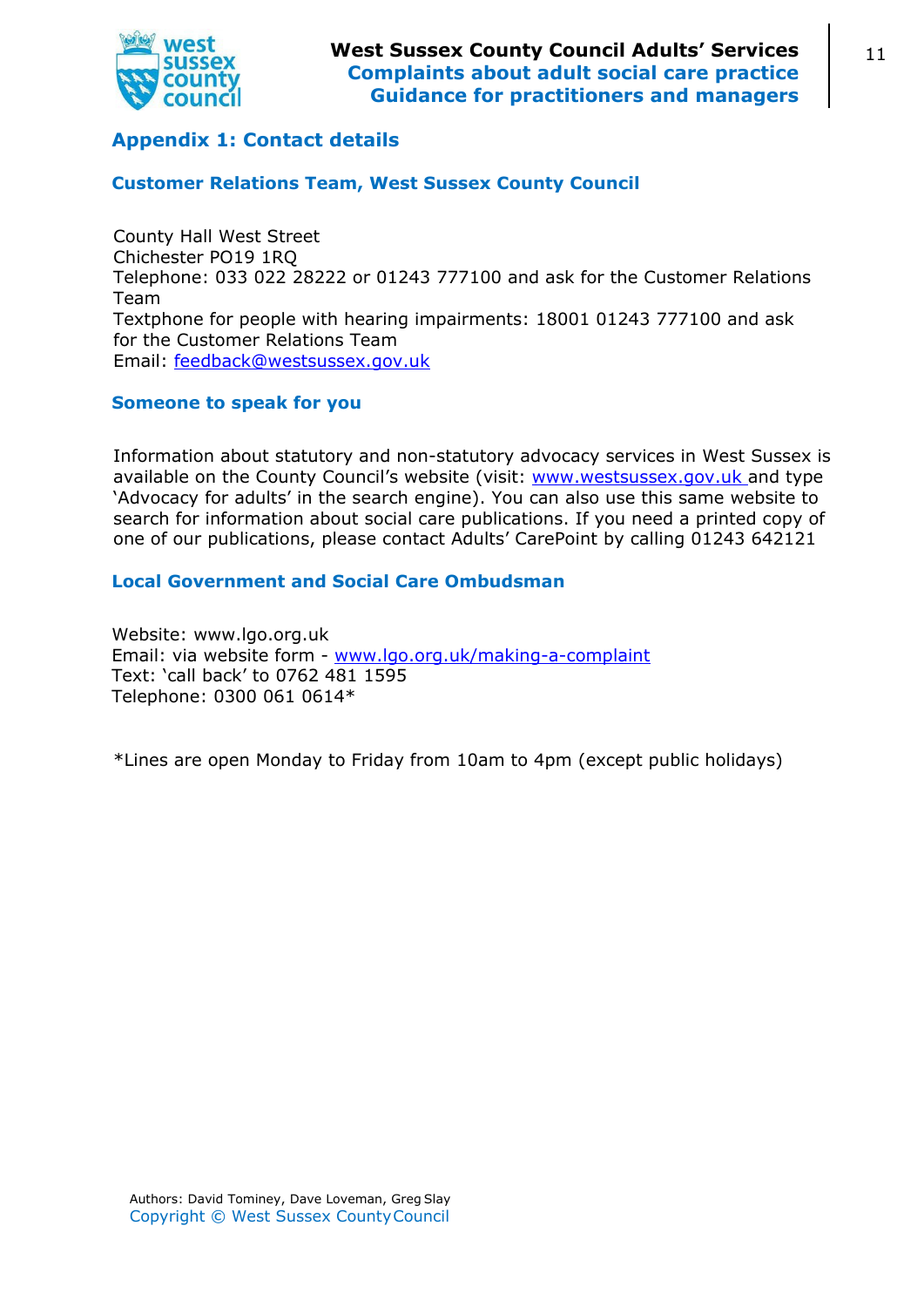<span id="page-11-0"></span>

## **Appendix 2: Safeguarding referrals and complaints**



\*The existence of a safeguarding enquiry (S.42 Care Act) does not necessarily mean the complaints procedure should be suspended. This should only happen where there is an indication that the investigation of the complaint may compromise the safeguarding enquiry. If in doubt, please seek advice from the Customer Relations Team or from the Safeguarding Adult Service Manager.